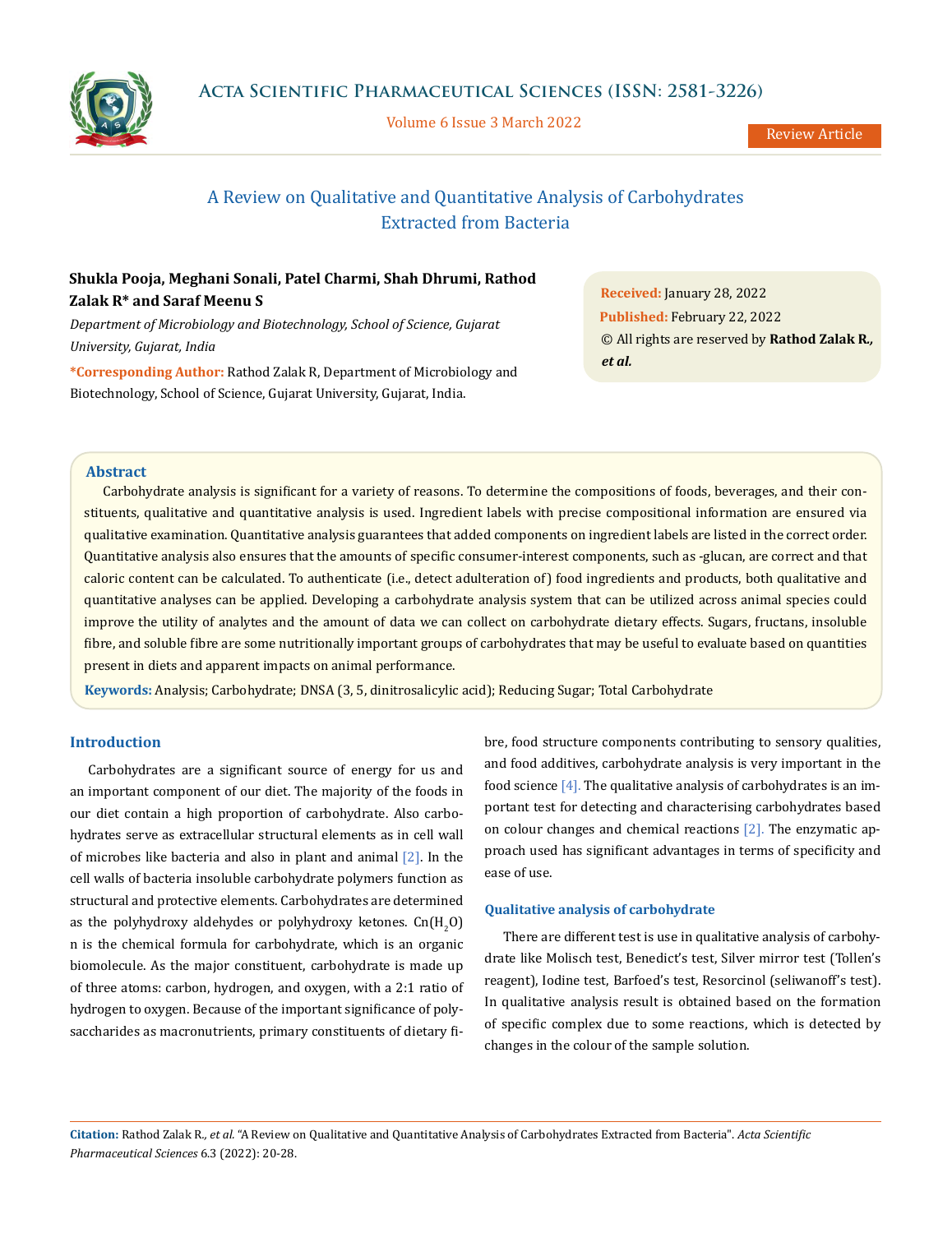## **Molisch test**

Molisch test is used to distinguish between carbohydrates and non- carbohydrates. It is the preliminary test used to detect the presence of carbohydrates in a sample [24].

#### **Principle**

Molisch's test, which is based on the dehydration reaction, identifies carbohydrate content. By adding concentrated  $\rm{H}_{2}SO_{4}$ , the carbohydrates in the sample are dehydrated and converted to aldehyde. Furfural (made by the dehydration of pentoses or pentosans) or hydroxymethylfurfural (generated by the dehydration of pentoses or pentosans) are the aldehydes which are created (produced by the dehydration of hexoses or hexosans). The Molisch reagent's contain α-naphthol which interacts with the aldehyde to produce a purple colour condensation product [10,24].

#### **Reagents**

Molisch reagent, Sample, Concentrated  $\rm{H}_{2}SO_{4}$ .

## **Procedure**

Add 1 drop of Molisch's reagent (10 percent -naphthol in ethanol) to 2 mL of a sample solution present in a test tube. Pour 1-2 mL of concentrated  $\rm{H_2SO_4}$  down the edge of the test tube, forming a layer at the bottom. Compare your results to a control (which contain water instead of test sample) by observing the purple colour complex at the interface between two layers [16].



**Figure 1:** Molisch's test.

https://www.chemistrylearner.com/molischs-test.html

## **Benedict's test**

Benedict test is use for identifies reducing sugars, which have free ketone or aldehyde functional group [3,24].

## **Principle**

By interacting with an alkaline reagent, such as Benedict's solution, the reducing sugar will be converted to enediols. Depending on the sugar content, the reducing sugar produces a green to brick red precipitate. The colour shift is caused by the reduction of copper (II) to copper (I) in the solution, which results in the formation of a red-colored precipitate. The resulting precipitate is insoluble in water. The alkalinity in the redox reaction solution is provided or maintained by the sodium carbonate. Sodium citrate bind to copper- II ions, preventing copper I reduction [3,16].

#### **Reagent**

Benedict reagent, Test sample.

#### **Procedure**

Make a 1 mL solution by a test sample. In the same test tube, pour 2 mL of Benedict's solution. Then boil it in a water bath, for 3-5 minutes. Keep an eye on the test tube for the formation of brick red precipitate [16].



**Figure 2:** Benedict's test. https://studyhippo.com/testing-for-molecules/

# **Silver mirror test (Tollen's test)**

This test is given positive by reducing sugars. Detect presence of aldehyde containing carbohydrates also differentiate them from ketone containing carbohydrates [9].

#### **Principle**

Tollen's reagent (ammoniacal solution of silver nitrate) reacts with reducing sugars or aldehydes to create free silver metal. This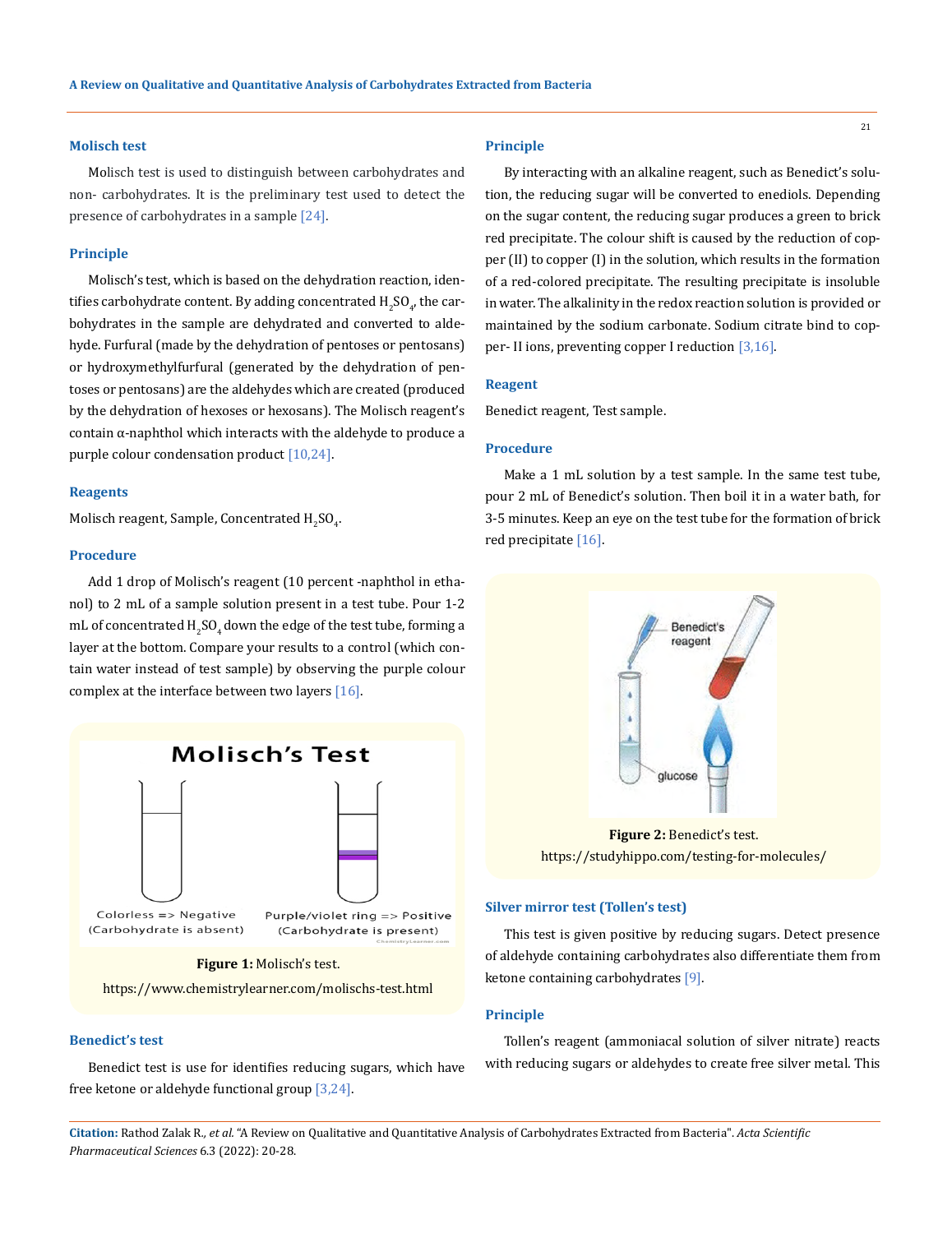reagent is an alkaline solution of silver nitrate (AgNO $_{\rm 3}$ ) dissolved in liquid ammonia (NH $_{\rm 3}$ ) that forms a complex. When AgNO $_{\rm 3}$  combines with NaOH, a brown precipitates of silver oxide  $(\mathrm{Ag}_{2}O)$  is produced. Aqueous ammonia dissolves silver oxide, forming the combination  $[Ag(NH<sub>3</sub>)<sub>2</sub>]NO<sub>3</sub>$ . Tollen's reagent contains this complex, which is a strong oxidizing agent that converts the aldehyde group in certain carbohydrates to a carboxylic acid. The reagent's silver ions are reduced to free metallic silver, which produces a silver mirror on the test tube's bottom and sides.

 $2AgNO<sub>3</sub> + 2NaOH \rightarrow Ag<sub>2</sub>O$  (brown ppt) +  $2NaNO<sub>3</sub> + H<sub>2</sub>O$ Ag<sub>2</sub>O (brown ppt) + 4NH<sub>3</sub> + 2NaNO<sub>3</sub> + H<sub>2</sub>O  $\rightarrow$  2[Ag(NH<sub>3</sub>)<sub>2</sub>]NO<sub>3</sub> + 2NaOH Glucose+ 2[Ag(NH<sub>3</sub>)<sub>2</sub>]NO<sub>3</sub> + H<sub>2</sub>  $\rightarrow$  2 Ag(silver mirror) + 4 NH<sub>3</sub> + Gluconic acid + 2 H<sup>+</sup>

**Figure 3:** Mechanism of Silver mirror test.

https://microbenotes.com/tollens-test/

# **Reagent**

Tollen's reagent, Test sample.

## **Procedure**

Take two clean, dry test tubes and fill one with 1 ml of the test sample and the other with 1 ml of distilled water as a blank. To both test tubes, add 2 mL Tollen's reagent. Put both the test tube in hot water bath. If a dark grey precipitate e or silver mirror is formed on the bottom and sided of test tube, it indicates the positive result for silver mirror test. Also it confirms the presence of reducing sugar or aldose or α-hydroxy ketoses in the given test sample  $[8]$ .



**Figure 4:** Silver mirror test.

https://onlinesciencenotes.com/tollens-test-or-silver-mirrortest-principle-requirements-procedure-result-interpretationand-limitations/

#### **Iodine test**

An iodine test can be used for the detection of starch in a given sample. Also use for differentiate between starch, glycogen, and carbohydrates [9].

# **Principle**

When starch reacts with  $I_{2'}$  it generates an absorbed molecule that is blue in colour. Colour fades with heat or the addition of an alkali such as NaOH or KIH. This process is just a physical interaction in which  $I_2$  binds to the polysaccharide's coiled shape. The coiled structure becomes linear when heated or alkali is added, the absorptive property of polysaccharides decreases and the  $I_2$  molecules become free from polysaccharide's coiled structure so the colour disappear [24].



**Figure 5:** Mechanism of Iodine test. https://coolgyan.org/chemistry/tests-of-carbohydrates/

# **Reagent**

Iodine solution, Test sample.

## **Procedure**

Take the 2 ml of test sample in one test tube and 2 ml of water in another test tube act as control. Add 2-3 drops of iodine solution in both the test tube. Then examine the colour in tube containing test sample. If the blue colour appears in test sample containing tube then the test is positive it means the starch is presence in the given sample [8].



**Figure 6:** Iodine test. https://biologyreader.com/qualitative-analysis-of-carbohydrate.html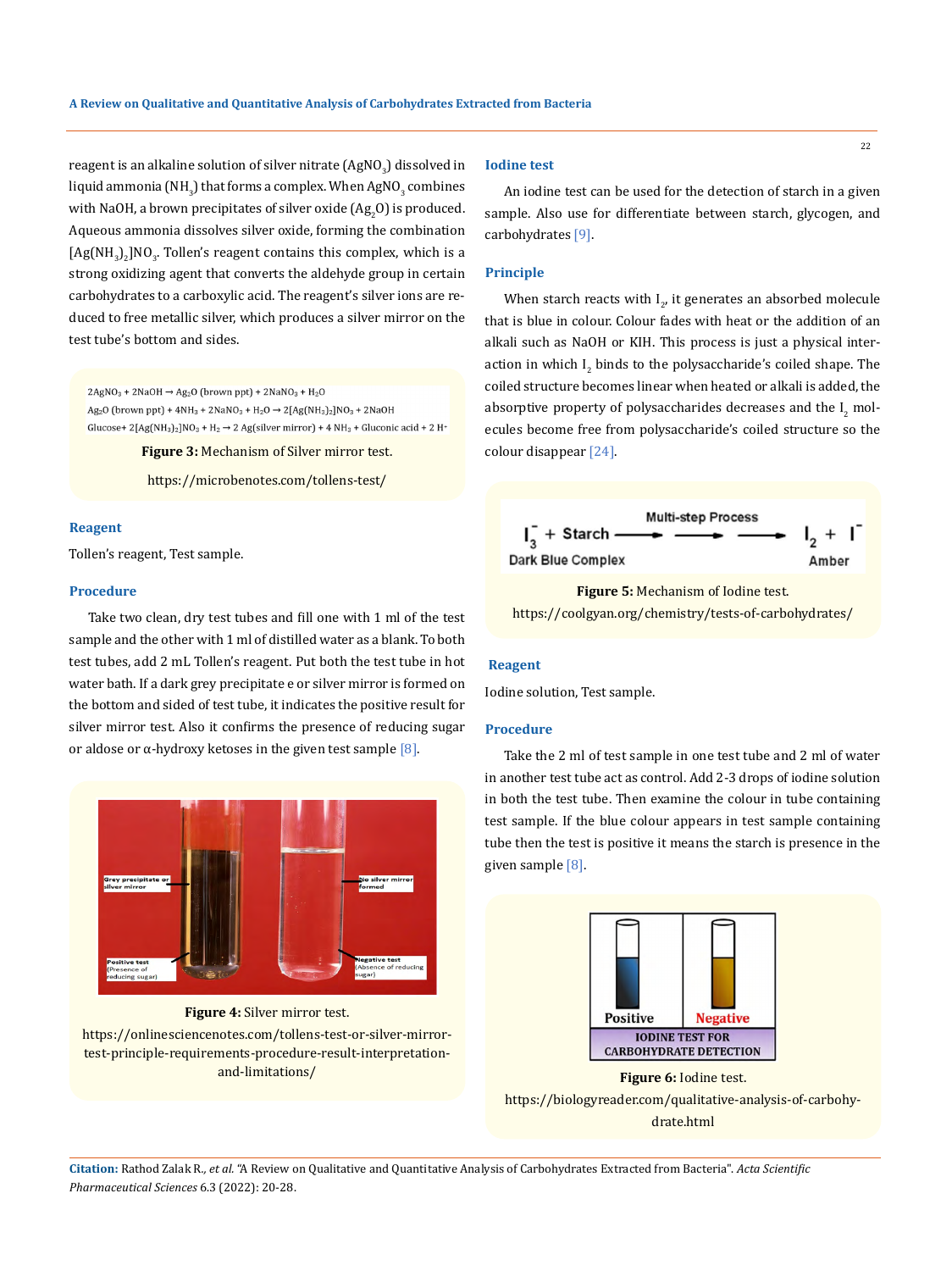## **Barfoed's test**

Barfoed's test mainly used for detecting the presence of monosaccharides or disaccharides in the given sample.

#### **Principle**

The reduction of cupric acetate by reducing monosaccharides and disaccharides is the base of Barfoed's test reaction. Cupric acetate is reduced to cuprous oxide, which results in a brick red colour precipitate. Monosaccharides often react in 1-5 minutes, resulting in a crimson precipitate. The reducing disaccharides, on the other hand, take much longer to produce a red precipitate, taking anywhere from 7 to 12 minutes. Because disaccharides must first be hydrolyzed before reacting with the reagent like cupric acetate to form cuprous oxide, so the reaction of cupric acetate with disaccharides is slower [16].



https://link.springer.com/chapter/10.1007/978-1-4419-9785-2\_5

## **Reagent**

Barfoed's reagent, Test sample.

# **Procedure**

In a one test tube, 1 ml of test sample is placed. 3 ml of barfoed's reagent is added in the given test tube. Then the solution is boiled for up to 3 minutes in a boiling water bath. Allow it to cool down. Then observe the formation of reddish colour precipitate which indicated the positive result for the test sample  $[8]$ .



## **Resorcinol (Seliwanoff's test)**

Resorcinol test is use for the differentiation between sugars that have ketone group (ketose) and sugars that have an aldehyde group (aldoses) [24].

#### **Principle**

To discriminate between aldoses and ketoses, Seliwanoff's test is performed. When ketoses are treated with conc. Acid like HCl, they dehydrate more quickly, yielding furfural derivatives, and when they are condensed with resorcinol, they yield cherry red complex. Fructose, sucrose and other keto-containing sugars will answer the test.

#### **Reagent**

Seliwanoff's reagent, Test sample.

## **Procedure**

Take 1 ml of test sample in a test tube and 1ml of distilled water in a control tube. In both test tubes, add 3ml of Seliwanoff's reagents. For 1-2 minutes, place the test tubes in a water bath. Keep an eye out for the appearance of a reddish colour which indicates positive result [16].

## **Fehling's test**

This test use to distinguish between the presence of aldehydes and ketones in carbohydrates. Ketones sugars other than alphahydroxy-ketone do not respond in the fehling's test [5].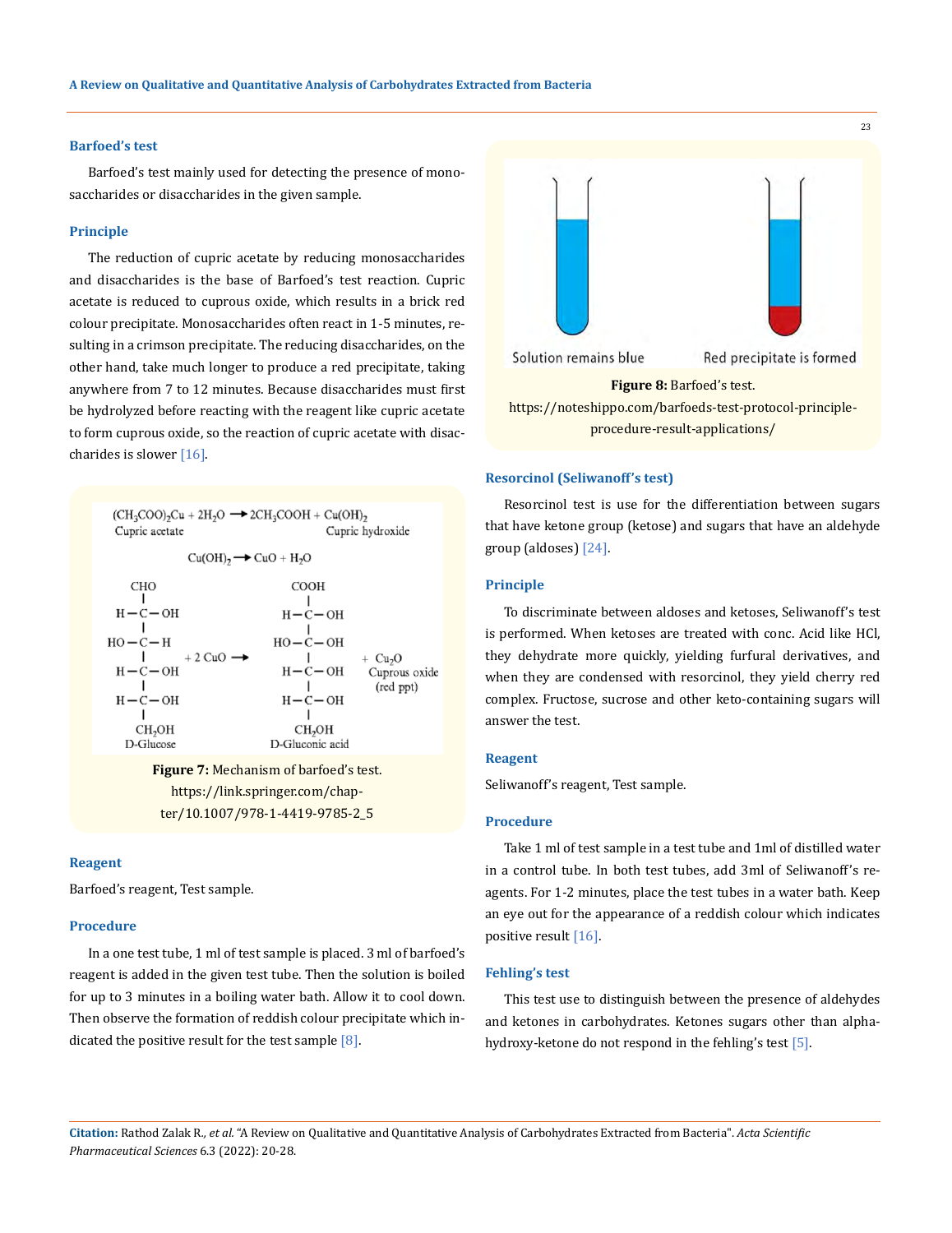

**Negative Seliwanoff's test Positive Seliwanoff's test** 

#### **Figure 9:** Seliwanoff's test.

https://noteshippo.com/seliwanoffs-test-for-cane-sugar-principle-procedure-result-limitations

#### **Principle**

One of the most sensitive tests for detecting reducing sugars is Fehling's test. Fehling's reagents are made up of two different solutions. Solution A and solution B. Aqueous copper sulphate is in Fehling's solution A, and alkaline sodium potassium tartarate is in Fehling's solution B (Rochelle salt). The chelating agent in this reaction is Rochelle salts (sodium potassium tartarate). Before the test, these two solutions are combined in an equal proportion. The aldoses in the Fehling's solution bistartarocuprate (II) complex oxidize to the appropriate aldonic acids when heated insoluble yellow or red-colored precipitate form during the process. The complex's copper (II) ions are reduced to an on the other hand, ketones are oxidised to produce shorter acid chains. By generating a bistartarocuprate (II) complex, the tartrate ions prevent the development of insoluble Cu(OH)<sub>2</sub> from the reaction of copper sulphate and sodium hydroxide in the solution. This combination slowly releases cupric ions for reduction, preventing black cupric oxide production. Fehling's solution generates a black cupric oxide precipitate when heated in the absence of reducing sugars [24].

## **Reagent**

Fehling's Solution A: Dissolve  $7$  gm of  $CuSO_4/H_2O$  in  $100$  ml water. Fehling's Solution B: Dissolve 24 gm of KOH and 34.6 gm of potassium sodium tartrate in 100 ml water. Mix both the solution and prepare Fehling's solution, Test sample [21].



**Figure 10:** Mechanism of fehling's test.

https://www.onlinebiologynotes.com/fehlings-test-objectiveprinciple-reagents-procedure-and-result/

# **Procedure**

1 mL of a given sample should be placed in a clean, dry test tube. The test samples should have a concentration of  $5\%$  (w/v). In a separate tube, control 1 mL of pure water. Add a few drops of Fehling's reagent to both tubes and vortex them together. Allow 1-2 minutes for the test tubes to soak in the water bath. Examine how the colour appears in the test tubes. Make a note of the colour appearance in the test tubes. The presence of reducing sugars and the formation of a reddish-brown precipitate suggest a favourable result [5,21].



https://biocheminsider.com/fehlings-test/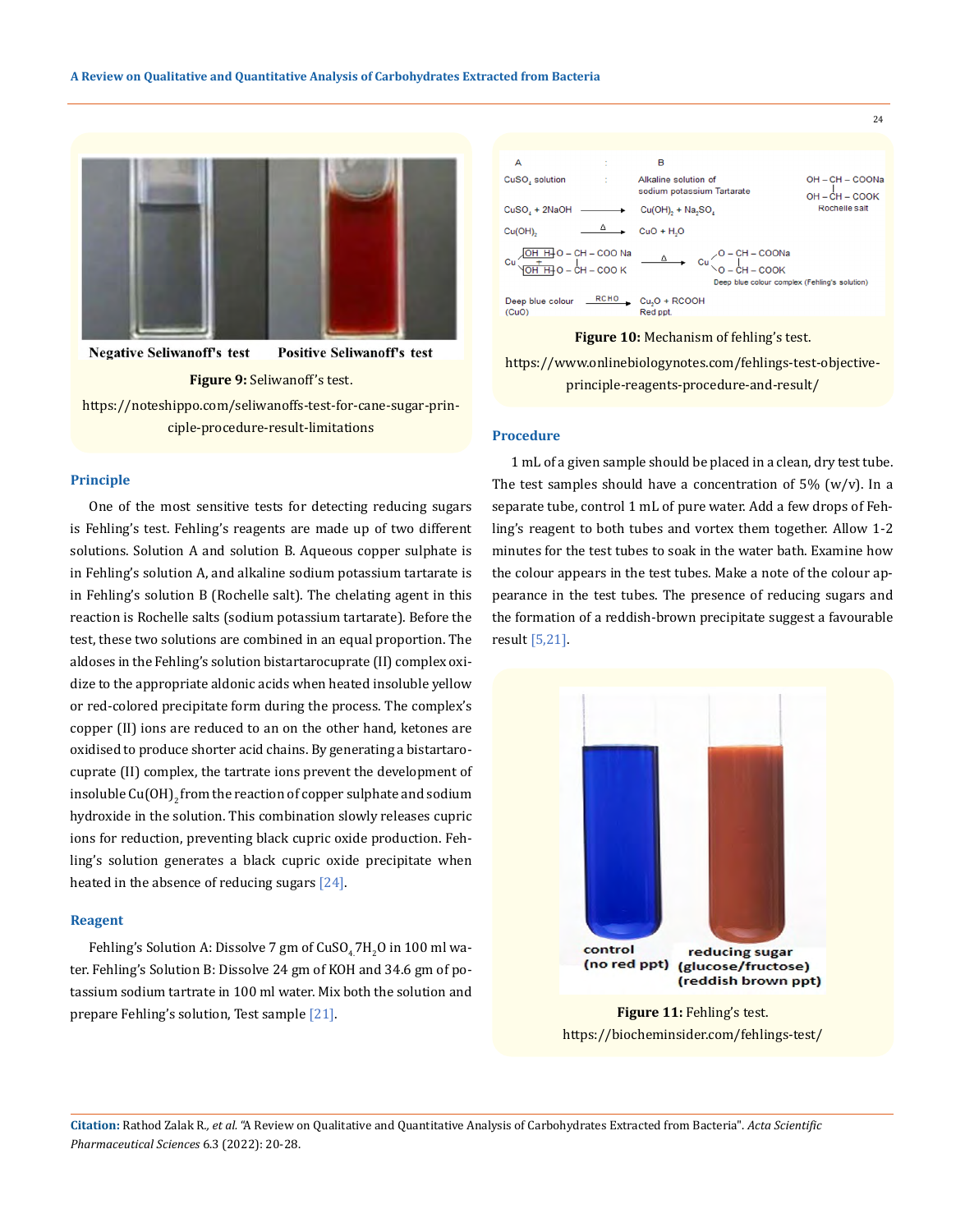## **Quantitative analysis of carbohydrate**

There are number of quantitative tests are available. The method mostly depend upon the type of sugar whether it is reducing sugar or not. This method use for the measurement of total carbohydrate present in the given test sample. Here, some of quantitative method is mentioned below.

## **Anthrone test**

Anthrone test is used to determine and quantify carbohydrates in a variety of samples such as milk, blood serum, and its variations.

## **Principle**

The concentrated acid in the Anthrone reagent first hydrolyzes carbohydrate into component monosaccharide if it is present in the form of free carbohydrate as poly- or monosaccharide or bound as in a glycoprotein or glycolipid. The concentrated acid also catalyses the dehydration of monosaccharides, resulting in furfural (from pentoses) or hydroxyl furfural (from hexoses). Anthranol, the enol tautomer of anthrone, is the active form of the reagent, which combines with the carbohydrate furfural derivative to produce a green colour in dilute solutions and a blue colour in concentrated solutions, which can be detected colorimetrically. The blue - green solution shows absorption maximum at 620 nm [13,20].



**Figure 12:** Mechanism of Anthrone test. https://link.springer.com/ chapter/10.1007/978-1-4419-9785-2\_5

# **Reaction**

**Hydrolysis of polysaccharides to monosaccharide** Polysaccharide → Monosaccharides

# **Dehydration of monosaccharides to furfural**

Monosaccharide → Furfural

## **Reaction of furfural with naphthol**

Furfural + Anthrone reagent (naphthol)  $\rightarrow$  Blue-green complex.

## **Reagents**

Anthrone reagent, sugar stock solution, sample.

## **Procedure**

First take varied volume of sugar solution (in μl) from the given stock solution into a succession of test tubes and make up the volume to 1 ml with distilled water. Then take suitable volumes of unknown sample and make up final volume to 1.0ml distilled water. In each tube, add 5 ml of anthrone reagent and vortex thoroughly to mix. Cool test tubes. Cover the tubes with caps on top and incubate for 17 minutes at 90°C or 10 minutes in a boiling water bath. Cool the tubes to room temperature before comparing the optical densities of the solutions to a blank at 620 nm. Make an absorbance vs. sugar concentration standard curve to determine quantity of sugar in the unknown sample [20].

## **DNSA (Dinitrosalicylic acid) method**

DNSA is an aromatic compound that reacts with react with reducing sugars to estimate the amount of carbohydrates.

## **Principle**

3, 5- Dinitrosalicylic acid (DNSA) that forms 3-amino-5-nitrosalicylic acid (ANSA) when it combines with reducing sugars [with a free carbonyl group (C=O)]. The aldehyde functional group (in glucose) and the ketone functional group (in fructose) are both oxidised in this process. DNSA is reduced to ANSA, which under alkaline condition is transformed to a reddish brown colored complex. The absorbance is measured at 540 nm [18].





3, 5 Dinitrosalicylic acid (DNSA)

3- amino- 5 nitrosalicylic acid (ANSA)

**Figure 13:** Mechanism of DNSA (Dinitrosalicylic acid) method. https://noteshippo.com/dinitrosalicylic-acid-method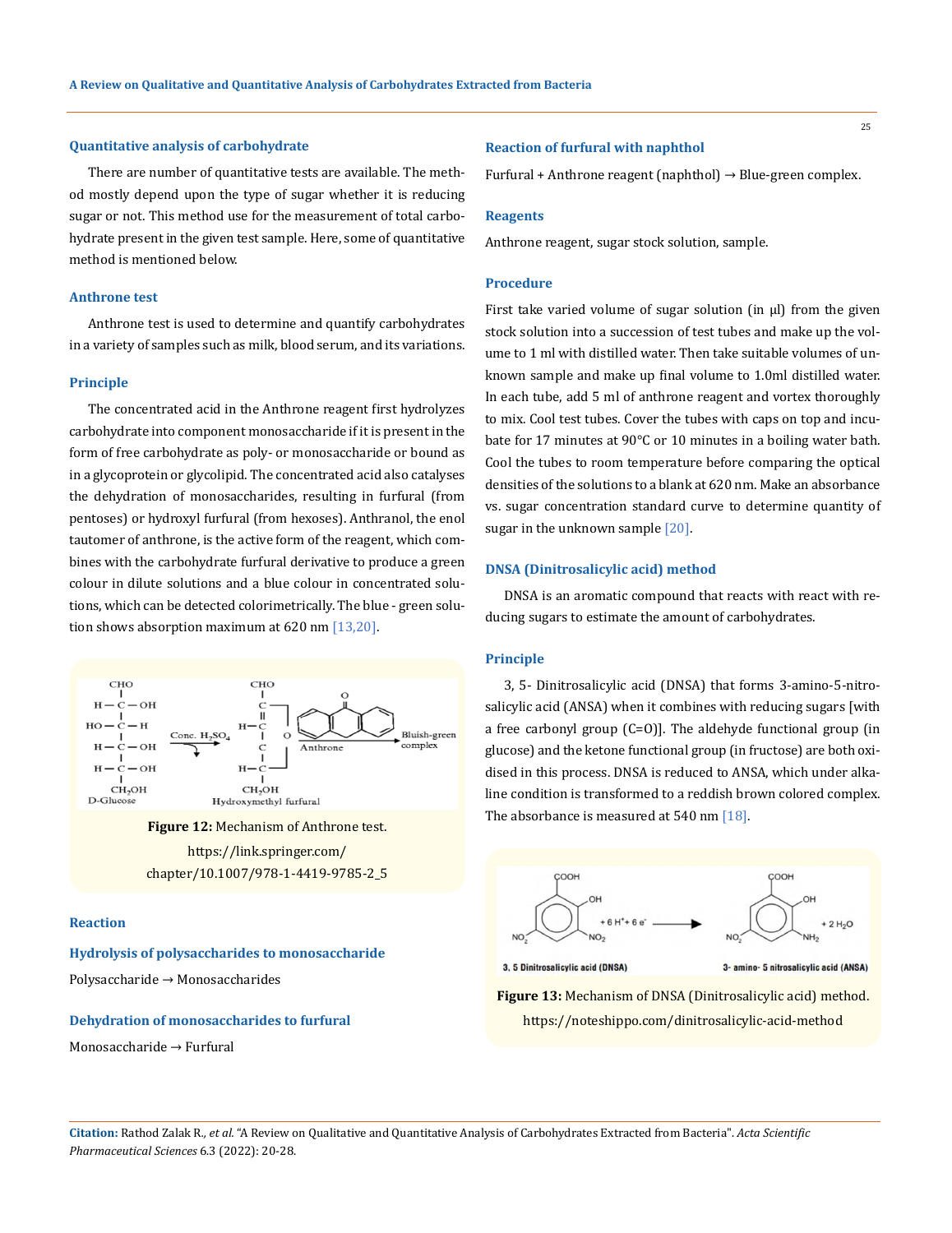#### **Reagents**

DNSA reagent, standard sugar solution, 40% potassium sodium tartrate, test sample.

#### **Procedure**

Dilution of sugar standard (in μl) with various concentration made by transferring respective quantity of sugar from the standard sugar solution and by adding distilled water adjusting it to a total volume of 200 µl. In each of test tubes, add 0.5 ml of DNSA reagent. Mix thoroughly. Allow 15 minutes in a boiling water bath. Then, mix with 0.5 ml of a 40% potassium sodium tartrate (Rochell's Salt) solution. Using a spectrophotometer set to 540nm records the absorbance and find sugar concentration of test sample from standard curve absorbance v/s sugar concentration in µg/200 µl [18].

#### **Phenol sulphuric acid method**

The portion of neutral sugar in oligosaccharides, proteoglycans, glycoproteins, and glycolipids is most commonly determined using this method.

#### **Principle**

In the presence of a strong acid, carbohydrates (simple sugars, oligosaccharides, polysaccharides, and their derivatives) is dehydrated to hydroxymethy furfural that condense with phenol to produce stable yellow-gold compounds that could be spectrophotometrically quantified at 490 nm [17].



**Figure 14:** Mechanism of phenol sulphuric acid method.

https://www.researchgate.net/figure/Example-reaction-ofphenol-sulfuric-acid-assay-with-glucose\_fig5\_346996064

#### **Reagents**

5% phenol solution, concentrated  ${\rm H_2SO}_{4'}$  standard sugar solution, test sample.

## **Procedure**

Dilutions of sugar standards with various concentrations (in μl) can be made by transferring the appropriate amount of sugar from the standard sugar solution and adjusting the total volume to 200μl with distilled water. Fill each tube with 0.2 ml of a 5% phenol solution. Then add 1 ml of concentrated Sulphuric acid and well mix it. Following 10 minutes, mix the contents of the tubes and place in a water bath about 25-30°C for 20 minutes. Read the absorbance at 485 nm and determine the sugar content in the test sample from standard curve absorbance v/s sugar concentration in  $\mu$ g/200 µl [17,18].

## **Nelson Somogyi's method**

Using copper reagents and arsenolmolybdate, the Nelson-Somogyi method is used to quantify reducing sugar. For sugar estimation, reducing nature of sugar is used for reduction of metallic salts under alkaline condition in boiling state.

#### **Principle**

This method is based on oxidation- reduction reaction. When reducing sugars are heated with alkaline copper tartrate, the copper is converted from cupric to cuprous, forming cuprous oxide. Later, cuprous oxide is reacting with arsenomolybdate reagent to produce molybdenum blue. The intensity of blue color is measured using colorimeter at 520 nm. (To minimize the entry of atmospheric oxygen into the solution, which can cause reoxidation of cuprous oxide, sodium sulphate is added in the reaction mixture) [21,23].

#### **Reagents**

Alkaline copper tartrate solution, Nelson's Arsenomolybdate reagent, working standard sugar solution, test sample.

#### **Procedure**

Take different aliquots of working standard sugar solution from 0.1 to 1.0. Make up the final volume to 2.0 ml with distilled water in each tube and mix well. To each tube, add 1 ml of alkaline copper tartrate reagent. Place the tubes in boiling water and let them for 10 minutes. After the tubes have cooled, add 1 ml of arsenomolybolic acid reagent to each one. Measure the intensity of color at 520 nm and find unknown sample concentration from standard curve OD v/s sugar concentration ( $\mu$ g) [23].

**Citation:** Rathod Zalak R*., et al.* "A Review on Qualitative and Quantitative Analysis of Carbohydrates Extracted from Bacteria". *Acta Scientific Pharmaceutical Sciences* 6.3 (2022): 20-28.

26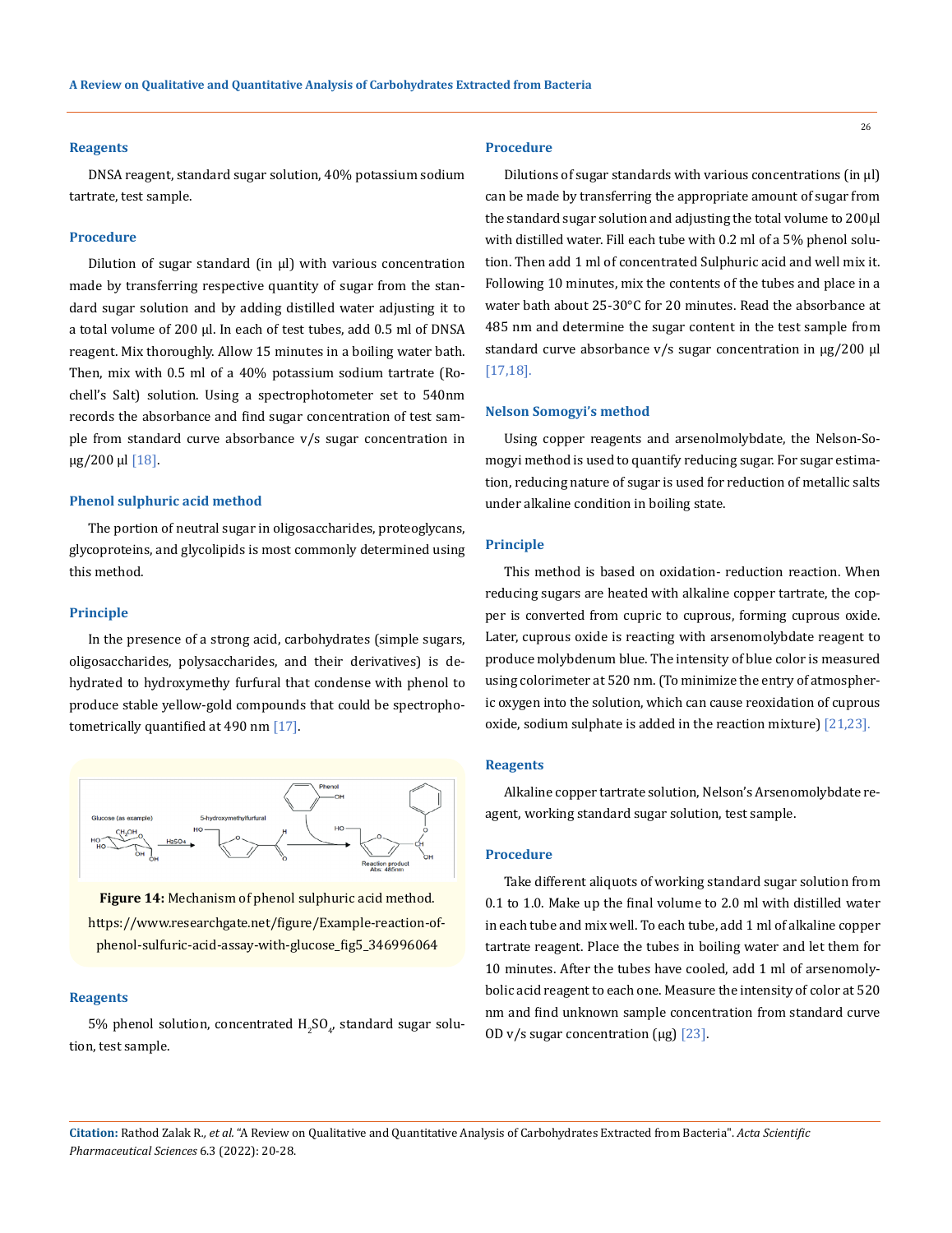## **Conclusion**

The quantitative analysis of carbohydrates is detected based on the reagent's utilisation and the reaction between the test sample and reagent. The reaction of the test material with the chemical reagent produces a distinct colour, which can be used to determine whether or not carbohydrates are present. According to all above quantitative test of carbohydrate analysis, it is important to determine the type and concentration of carbohydrate in foods for a number of purpose. Quantitative method like phenol sulphuric method which is example of colorimetric method is widely use for the determination of total concentration of carbohydrates. The no. and variety of techniques and strategies available continues to grow rapidly and the choices facing an analyst embarking on the project involving carbohydrate analysis.

# **Acknowledgement**

We thankful to our mentor Zalak Rathod (SRF), Dr. Meenu Saraf (HOD) and DIST-FIST Department of Microbiology and Biotechnology, University School of Sciences, Gujarat University Ahmedabad Gujarat India to give us such an opportunity and guidance.

## **Conflict of Interest**

Authors have no conflict of interest.

# **Bibliography**

- 1. Başkan K S., *et al*[. "Spectrophotometric total reducing sugars](https://pubmed.ncbi.nlm.nih.gov/26592591/)  [assay based on cupric reduction".](https://pubmed.ncbi.nlm.nih.gov/26592591/) *Talanta* 147 (2016): 162- [168.](https://pubmed.ncbi.nlm.nih.gov/26592591/)
- 2. BeMiller J N. "Carbohydrate analysis". In Food analysis. Springer, Boston, MA (2010): 147-177.
- 3. [Benedict S R. "A reagent for the detection of reducing sugars".](https://www.sciencedirect.com/science/article/pii/S0021925818916455)  *[Journal of Biological Chemistry](https://www.sciencedirect.com/science/article/pii/S0021925818916455)* 5.5 (1909): 485-487.
- 4. [Brummer Y and Cui S W. "Understanding carbohydrate analy](https://www.researchgate.net/publication/265660190_Understanding_Carbohydrate_Analysis)sis". *[Food Carbohydrates: Chemistry, Physical Properties and](https://www.researchgate.net/publication/265660190_Understanding_Carbohydrate_Analysis)  [Applications](https://www.researchgate.net/publication/265660190_Understanding_Carbohydrate_Analysis)* (2005): 1-38.
- 5. Daniels R., *et al*[. "The Fehling and Benedict tests".](https://pubs.acs.org/doi/10.1021/ed037p205) *Journal of [Chemical Education](https://pubs.acs.org/doi/10.1021/ed037p205)* 37.4 (1960): 205.
- 6. Doutre D A., *et al*. "Spectrophotometric methods to determine carbohydrates in soil". *Soil Biology and Biochemistry* 10.6 (1978): 457-462.
- 7. [Ebell L F. "Variation in total soluble sugars of conifer tissues](https://www.sciencedirect.com/science/article/abs/pii/S0031942200858185)  [with method of analysis".](https://www.sciencedirect.com/science/article/abs/pii/S0031942200858185) *Phytochemistry* 8.1 (1969): 227-233.
- 8. [Elzagheid, M. I. "Laboratory activities to introduce carbohy](https://www.researchgate.net/publication/322952552_Laboratory_Activities_to_Introduce_Carbohydrates_Qualitative_Analysis_to_College_Students)[drates qualitative analysis to college students".](https://www.researchgate.net/publication/322952552_Laboratory_Activities_to_Introduce_Carbohydrates_Qualitative_Analysis_to_College_Students) *World Journal [of Chemical Education](https://www.researchgate.net/publication/322952552_Laboratory_Activities_to_Introduce_Carbohydrates_Qualitative_Analysis_to_College_Students)* 6.2 (2018): 82-86.
- 9. [Fleischer H. "The Iodine Test for Reducing Sugars–A Safe,](https://www.researchgate.net/publication/332346727_The_Iodine_Test_for_Reducing_Sugars_-_A_Safe_Quick_and_Easy_Alternative_to_CopperII_and_SilverI_Based_Reagents)  [Quick and Easy Alternative to Copper \(II\) and Silver \(I\) Based](https://www.researchgate.net/publication/332346727_The_Iodine_Test_for_Reducing_Sugars_-_A_Safe_Quick_and_Easy_Alternative_to_CopperII_and_SilverI_Based_Reagents)  Reagents". *World* [7.2 \(2019\): 45-52.](https://www.researchgate.net/publication/332346727_The_Iodine_Test_for_Reducing_Sugars_-_A_Safe_Quick_and_Easy_Alternative_to_CopperII_and_SilverI_Based_Reagents)
- 10. Foulger J H. "The use of the Molisch ( $\alpha$ -naphthol) reactions in [the study of sugars in biological fluids".](https://www.sciencedirect.com/science/article/pii/S0021925818765228) *Journal of Biological Chemistry* [92.2 \(1931\): 345-353.](https://www.sciencedirect.com/science/article/pii/S0021925818765228)
- 11. Garriga M., *et al*[. "Determination of reducing sugars in extracts](https://www.semanticscholar.org/paper/Determination-of-reducing-sugars-in-extracts-of-by-Garriga-Almaraz/ba1d6fd2396da4e7d502def6b67ccc6bfe1e5fd5)  [of Undaria pinnatifida \(harvey\) algae by UV-visible spectro](https://www.semanticscholar.org/paper/Determination-of-reducing-sugars-in-extracts-of-by-Garriga-Almaraz/ba1d6fd2396da4e7d502def6b67ccc6bfe1e5fd5)photometry (DNS method)". *[Desarro. E INNOVACIÓN EN](https://www.semanticscholar.org/paper/Determination-of-reducing-sugars-in-extracts-of-by-Garriga-Almaraz/ba1d6fd2396da4e7d502def6b67ccc6bfe1e5fd5)* Ing [\(2017\): 444.](https://www.semanticscholar.org/paper/Determination-of-reducing-sugars-in-extracts-of-by-Garriga-Almaraz/ba1d6fd2396da4e7d502def6b67ccc6bfe1e5fd5)
- 12. [Hall MB. "Methodological challenges in carbohydrate analy](https://www.scielo.br/j/rbz/a/hmkLqbxRqhS9pbKxpM8w4Xm/?lang=en)ses". *[Revista Brasileira de Zootecnia](https://www.scielo.br/j/rbz/a/hmkLqbxRqhS9pbKxpM8w4Xm/?lang=en)* 36 (2007): 359-367.
- 13. Katoch R. "Carbohydrate Estimations". In Analytical Techniques in Biochemistry and Molecular Biology. Springer, New York, NY (2011): 67-76.
- 14. [Malherbe J S and Meyer C J. "A mini-qualitative carbohydrate](https://pubs.acs.org/doi/10.1021/ed074p1304)  analysis session". *[Journal of Chemical Education](https://pubs.acs.org/doi/10.1021/ed074p1304)* 74.11 (1997): [1304.](https://pubs.acs.org/doi/10.1021/ed074p1304)
- 15. Masuko T., *et al*[. "Carbohydrate analysis by a phenol–sulfuric](https://www.sciencedirect.com/science/article/abs/pii/S0003269704009522)  [acid method in microplate format".](https://www.sciencedirect.com/science/article/abs/pii/S0003269704009522) *Analytical Biochemistry* [339.1 \(2005\): 69-72.](https://www.sciencedirect.com/science/article/abs/pii/S0003269704009522)
- 16. Mishra T K. "General Tests of Carbohydrates and their Identification". *Elsevier Health Sciences* (2019).
- 17. Nielsen S S. "Total carbohydrate by phenol-sulfuric acid method". In Food analysis laboratory manual. Springer, Cham (2017): 137-141.
- 18. Nos P. "HiPer® Carbohydrates Estimation Teaching Kit (Quantitative); product code: HTBC003; number of experiments that can be performed: 10; duration of experiment". DNSA method, 1.
- 19. Piccolo A., *et al*[. "A comparison of acid hydrolyses for the de](https://www.tandfonline.com/doi/abs/10.1080/00103629609369749)[termination of carbohydrate content in soils".](https://www.tandfonline.com/doi/abs/10.1080/00103629609369749) *Communications [in Soil Science and Plant Analysis](https://www.tandfonline.com/doi/abs/10.1080/00103629609369749)* 27.15-17 (1996): 2909-2915.
- 20. Sadasivam S. "Biochemical methods". *New Age International* (1996).

**Citation:** Rathod Zalak R*., et al.* "A Review on Qualitative and Quantitative Analysis of Carbohydrates Extracted from Bacteria". *Acta Scientific Pharmaceutical Sciences* 6.3 (2022): 20-28.

27